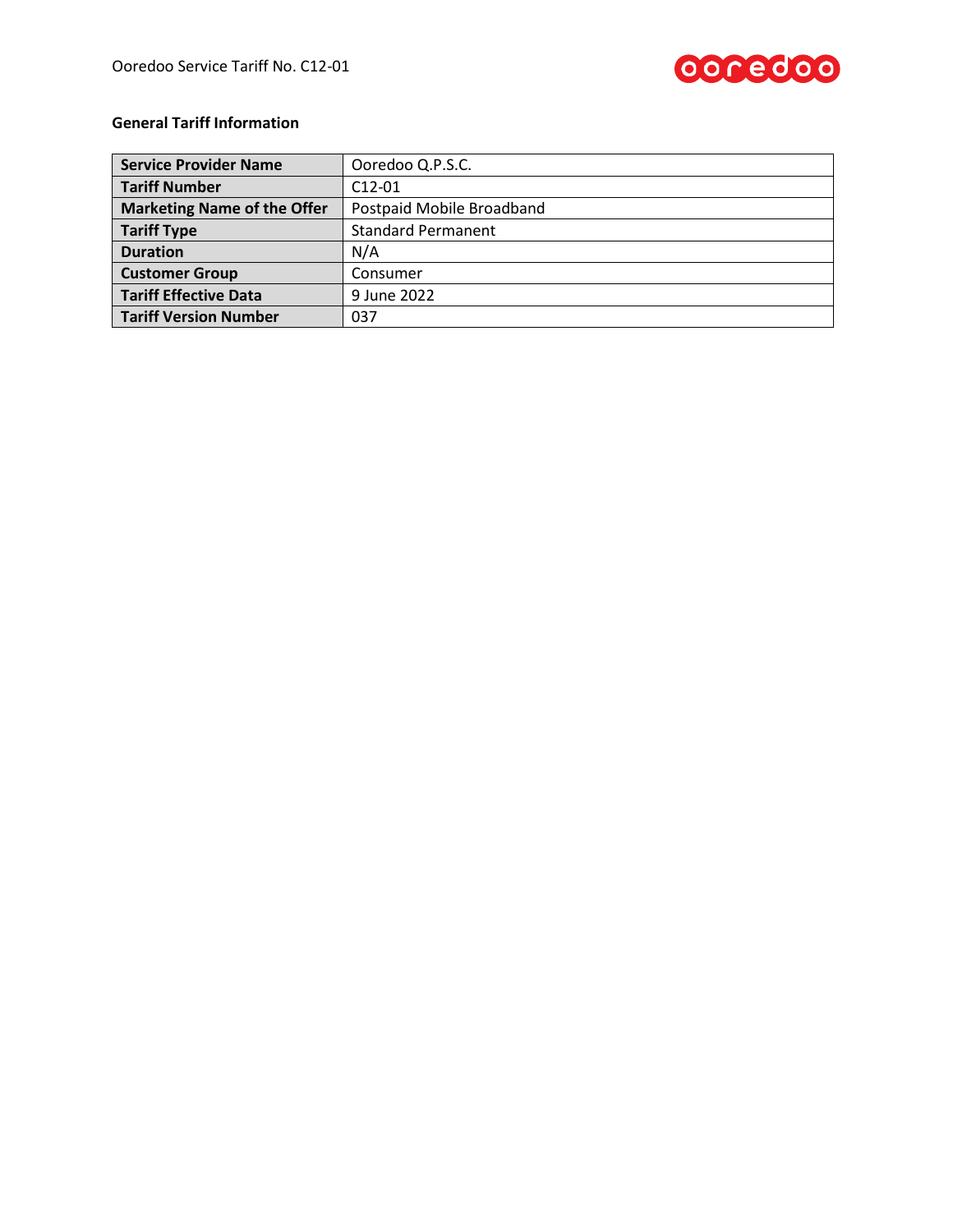# ooredoo

# **1. Definitions**

- **1.1.** Bearer Services Services used for transporting data over the network.
- **1.2.** Data Device Data modem i.e. a USB modem, PCMCIA data card or laptop embedded modem.
- **1.3.** Data Device Rating Maximum speed of device defined in Mbps (Mega Bits per second).
- **1.4.** Data Only SIM A SIM which only allows data access only (i.e. No voice access). For use in a data device such as a USB modem, PC Data card or embedded in a laptop.
- **1.5.** GT&C: refers to General Terms and Conditions for the Provision of Consumer Telecommunications Services or to the Master Services Agreement for Business Services.
- **1.6.** Mobile Broadband The data service which enables, by using one or more bearer services, the subscriber to download and/or upload information.
- **1.7.** Network The telecommunications systems utilized by Ooredoo in providing the Mobile Broadband service.
- **1.8.** Subscriber –The person or entity that enters into an agreement with Ooredoo to receive and pay for service.
- **1.9.** Unlimited Defined as uncapped download and upload data.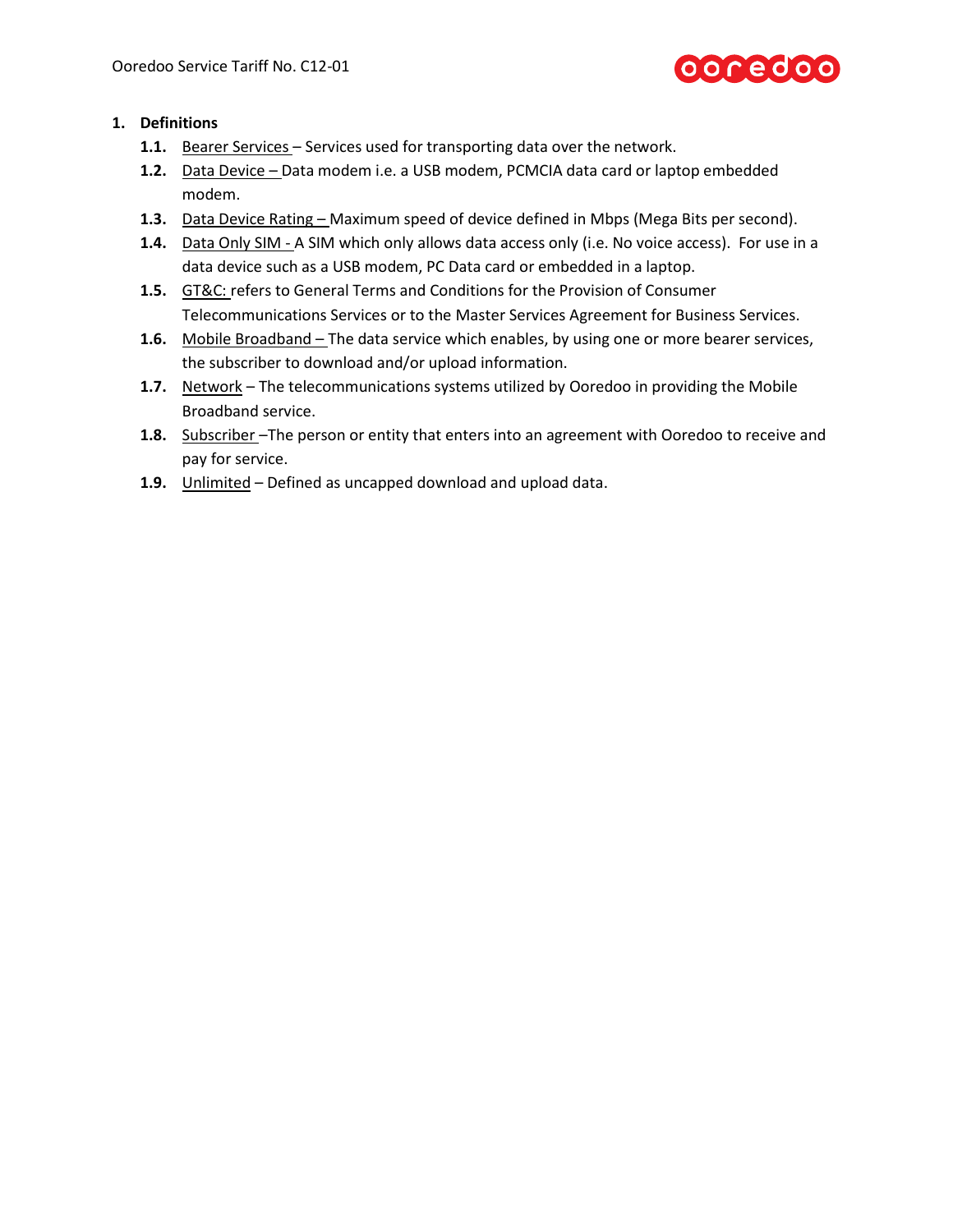

# **2. Tariff Terms and Conditions**

- **2.1.** This Tariff is for a permanent standard service.This tariff is neither a special promotion nor a readjustment.
- **2.2.** This tariff contains rates and charges applicable to Postpaid Mobile Broadband service.
- **2.3.** This tariff will be effective as of the date established in this tariff and will automatically cease being effective if, subject to ictQATAR approval, Ooredoo publishes a new tariff for this service or publishes notification on its webpage that this tariff is no longer effective.
- **2.4.** From time to time, and subject to ictQATAR approval, Ooredoo may publish promotions and readjustments on its webpage or by other means. Such promotions and readjustments will automatically modify this tariff as specified by Ooredoo as of the date Ooredoo publishes such promotions or readjustments.
- **2.5.** These terms and conditions are in addition to the terms and conditions specified in other tariffs and/orthe GT&Cwhere referenced.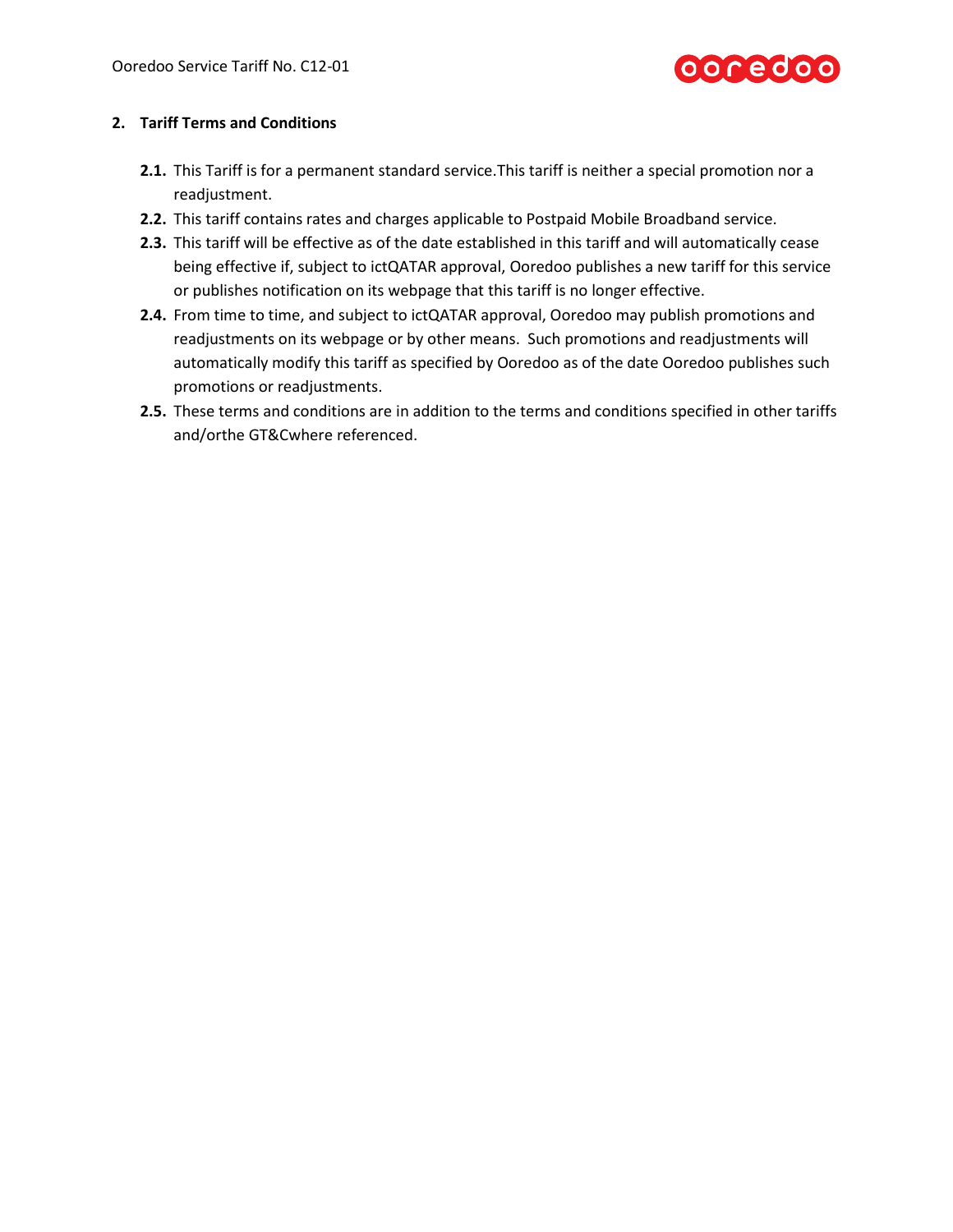

# **3. Service Description:**

- **3.1.** The Postpaid Mobile Broadband service facilitates wireless broadband network access including access to the internet for consumers. The service is provided via a 'data-only' SIM card used directly in a subscriber's device (e.g. tablet, MIFI, USB modem, etc).
- **3.2. Minimum Service Period:**The minimum service period for the Mobile Broadband Service is three (3) months commencing from the date of activation of service unless the customer subscribes to a mobile saver plan.
- **3.3. Service validity**: The Post Paid Mobile Service will continue to be active and valid subject to payment of the Subscriber's bill at the end of each monthly billing cycle.
- <span id="page-3-0"></span>**3.4. Coverage**: The coverage for the various technologies (e.g. 3G, HSDPA, HSUPA, 4G/LTE, etc) can be found on the Ooredoo website.

# **3.5. Speed Achieved:**

- **3.5.1.** Speed achieved is dependent on the network and data device rating.
- **3.5.2.** The available network speed is best efforts and dependent on the subscriber's coverage, distance from the base station and current usage load on the cell.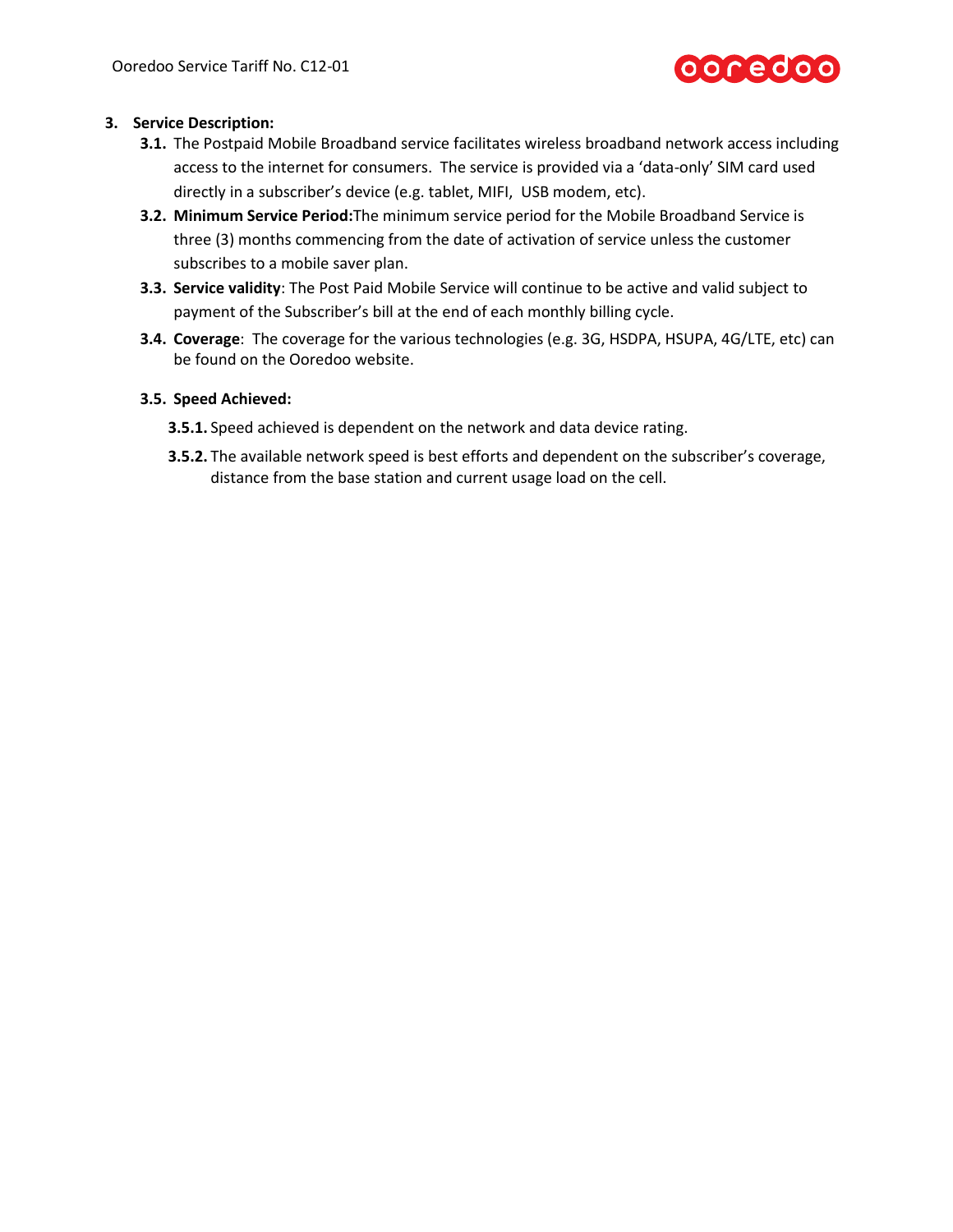# 0 C e d o c

### **4. Service Features and charge rates**

#### **4.1. Postpaid Mobile Broadband Bundles**

### **4.1.1. Conditions**

- **4.1.1.1.** Customers will receive a mobile data usage sheet within their monthly postpaid bill. This will detail all mobile data usage in excess of that customer's data allowance, and any applicable charges for this excess usage.
- **4.1.1.2.** Both downloaded and uploaded data are accounted for in the subscriber's usage.
- **4.1.1.3.** The subscriber will be subject to the monthly recurring charge irrespective of whether the subscriber consumes their monthly data usage allowance/bundle.
- **4.1.1.4.** The subscriber will receive an SMS message in both English and Arabic to notify the subscriber when they have: i) utilised 80% of their bundle limit, and ii) exceeded their bundle limit.
- **4.1.1.5.** Once the subscriber exceeds the monthly data usage allowance/bundle limit, the subscriber will be charged the 'Out of Bundle' usage rate multiplied by the subscriber's excess usage per month rounded to the nearest MB.
- **4.1.1.6.** The subscriber may not rollover any unused data allowance to the next charging period.
- **4.1.1.7.** The subscriber may move from one bundle to another at the end of the charging period.
- **4.1.1.8.** The 'Unlimited' Bundle is subject to a 'Fair Usage Policy'. As follows.

When subscribing of the mobile internet (depends on the device) will be slowed and decreased (throttled) as the following: After reaching the usage of 400GB in a given bill cycle the maximum data transfer speed will be reduced on 3G network to 1Mbps and on 4G network to 2Mbps until the renewal date of data pack. After reaching the usage of 500GB the maximum speed will be reduced on 3G network to 256Kbps and on 4G network to 512Mbps until the renewal date of data pack.

The Subscriber can restore the speed by purchasing one of the following:

- Speed booster (daily pack) at QAR 20 by sending SMS with text "SB 20" to 121. The daily pack will provide 5 GB at full speed.
- Speed booster (weekly pack) at QAR 100 by sending SMS with text "SB 100" to 121. The weekly pack will provide 25 GB at full speed.
- Fair Usage Policy (FUP): After the speed booster expires or the customer consume the data pack allowance, the speed will be lowered according to the selected packs.
- **4.1.1.9.** The subscriber may transfer the service to another subscriber.
- **4.1.1.10.** To active the 4G/LTE services customers will need to send "4G" to 114 to activate the 4G Key.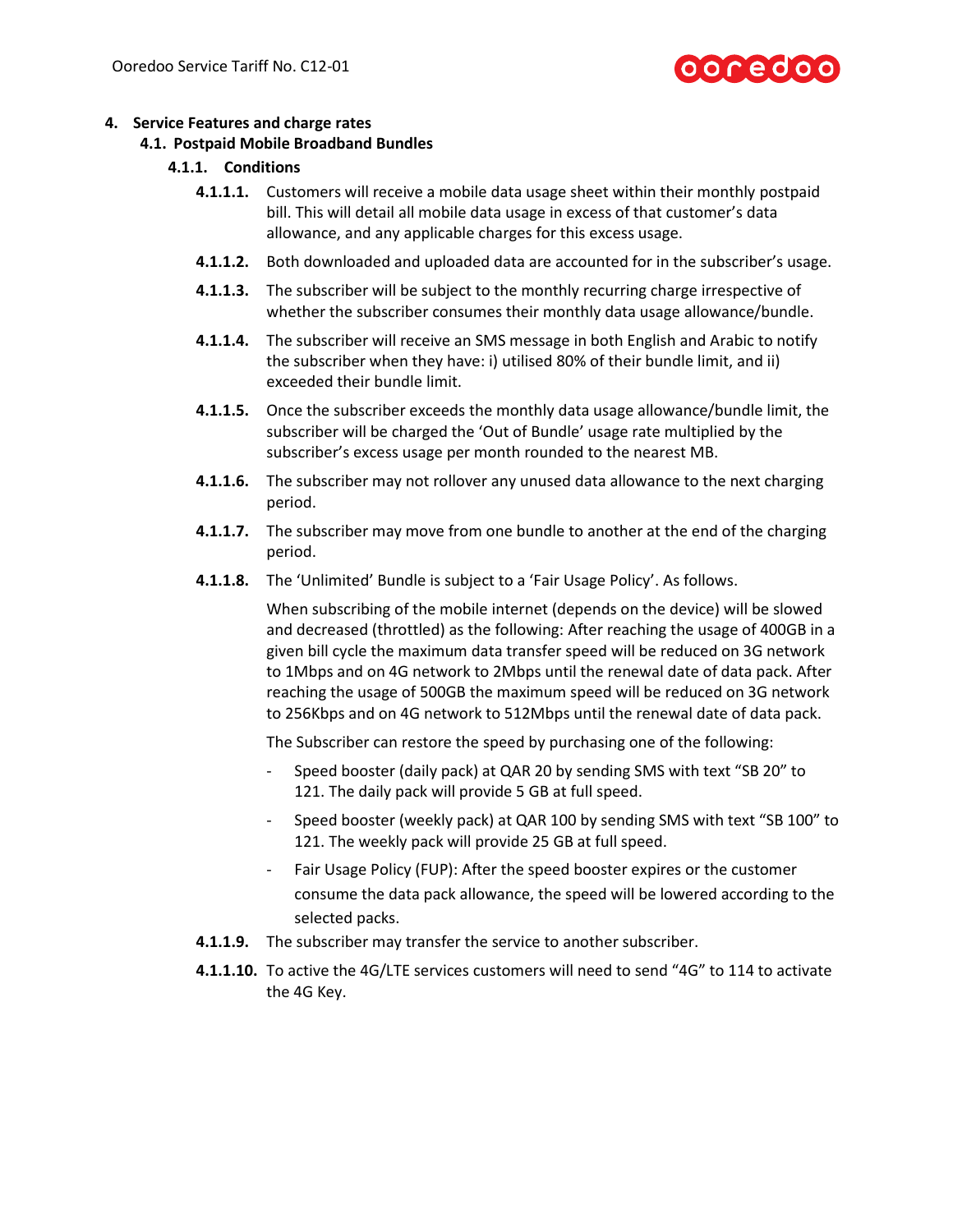

#### **4.1.2. Endless Internet Packs**

**4.1.2.1. Description:** The Endless Data Pack will have unique feature where customers will not be charged for out of bundle charges when subscribing to these packs.

| Data Pack      | <b>Monthly Charge (QAR)</b> | <b>Bundle allowance (MB)</b> |
|----------------|-----------------------------|------------------------------|
| Data Pack 6GB  | 70                          | 6,000                        |
| Data Pack 8GB  | 90                          | 8,000                        |
| Data Pack 10GB | 110                         | 10,000                       |
| Data Pack 12GB | 130                         | 12,000                       |
| Data Pack 14GB | 150                         | 14,000                       |
| Data Pack 17GB | 175                         | 17,000                       |
| Data Pack 20GB | 200                         | 20,000                       |
| Data Pack 25GB | 225                         | 25,000                       |
| Data Pack 30GB | 250                         | 30,000                       |
| Data Pack 37GB | 300                         | 37,000                       |
| Data Pack 45GB | 350                         | 45,000                       |
| Data Pack 55GB | 400                         | 55,000                       |

**4.1.2.2. Charges:** The following table are the Endless Data Packs:

*These Packs are available for subscription until 1st of Feb 2019. Customers who subscribed to the above packs prior to this date can continue using them until they unsubscribe or move to new Mobile Broadband Packs.*

| <b>Mobile Broadband Pack</b>          | <b>Monthly Charge (QAR)</b> | <b>Bundle allowance (GB)</b> |
|---------------------------------------|-----------------------------|------------------------------|
| MBB Endless 100                       | 100                         |                              |
| MBB Endless 132                       | 132                         | 12                           |
| MBB Unlimited Lite $(1)$              | 275                         | 100                          |
| MBB Unlimited Standard <sup>(2)</sup> | 385                         | 200                          |
| MBB Unlimited MAX(3)                  | 550                         | 500                          |

*These Packs are available for subscription from 22nd of November 2018.*

*(1)MBB Unlimited Lite Fair Usage Policy (FUP): After consuming 100 GB in a given bill cycle, the maximum data transfer speed will be reduced to 1Mbps. After reaching 400GB in a given bill cycle, the maximum data transfer speed will be reduced to 64Kbps.*

*(2)MBB Unlimited Standard Fair Usage Policy (FUP): After consuming 200 GB in a given bill cycle, the maximum data transfer speed will be reduced to 15 Mbps. After reaching 400 GB in a given bill cycile, the maximum data transfer speed will be reduced to 64 Kbps.*

*(3)MBB Unlimited MAX Fair Usage Policy (FUP): After consuming 500 GB in a given bill cycle, the maximum data transfer speed will be reduced to 64Kbps.*

**STARZ PLAY Promotion:** All customer subscribing to the new Packs that launched on 22<sup>nd</sup> of November 2018 will have free access to StarzPlay App. The StarzPlay subscription is valid until 30<sup>th</sup> of June 2019. Starting from 1 July 2019, STARZ PLAY subscription will automatically stop. Customer will have to activate paid subscription if he/she would like to continue using the StarzPlay service. All mobile data consumed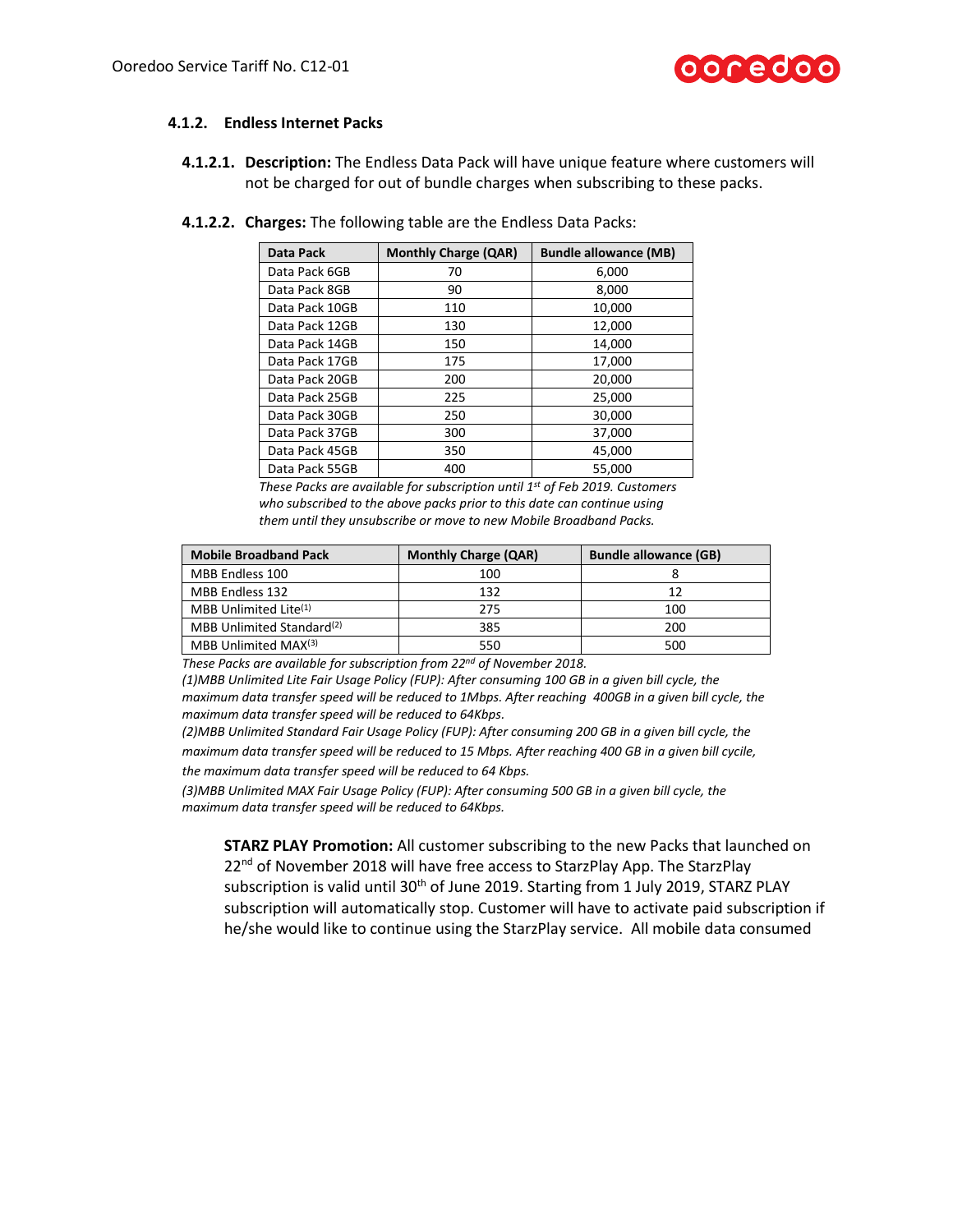

while watching STARZ PLAY content will be deducted from available data allowance or charged at standard rate if data allowance is over.

# **4.1.2.3. Conditions:**

- **4.1.2.3.1.** Subscribers to these packs will not have any more out of bundle charges when they consumed the data allowance within these packs.
- **4.1.2.3.2.** Once reaching the data allowance, subscribers can still use internet data. However, the data speed will be reduced to the lever of up to 64 Kbps.
- **4.1.2.3.3.** Subscriber can restore the speed by purchasing the speed boosters **(4.1.1.8)**, top up with Data Scratch Card or wait until the next bill cycle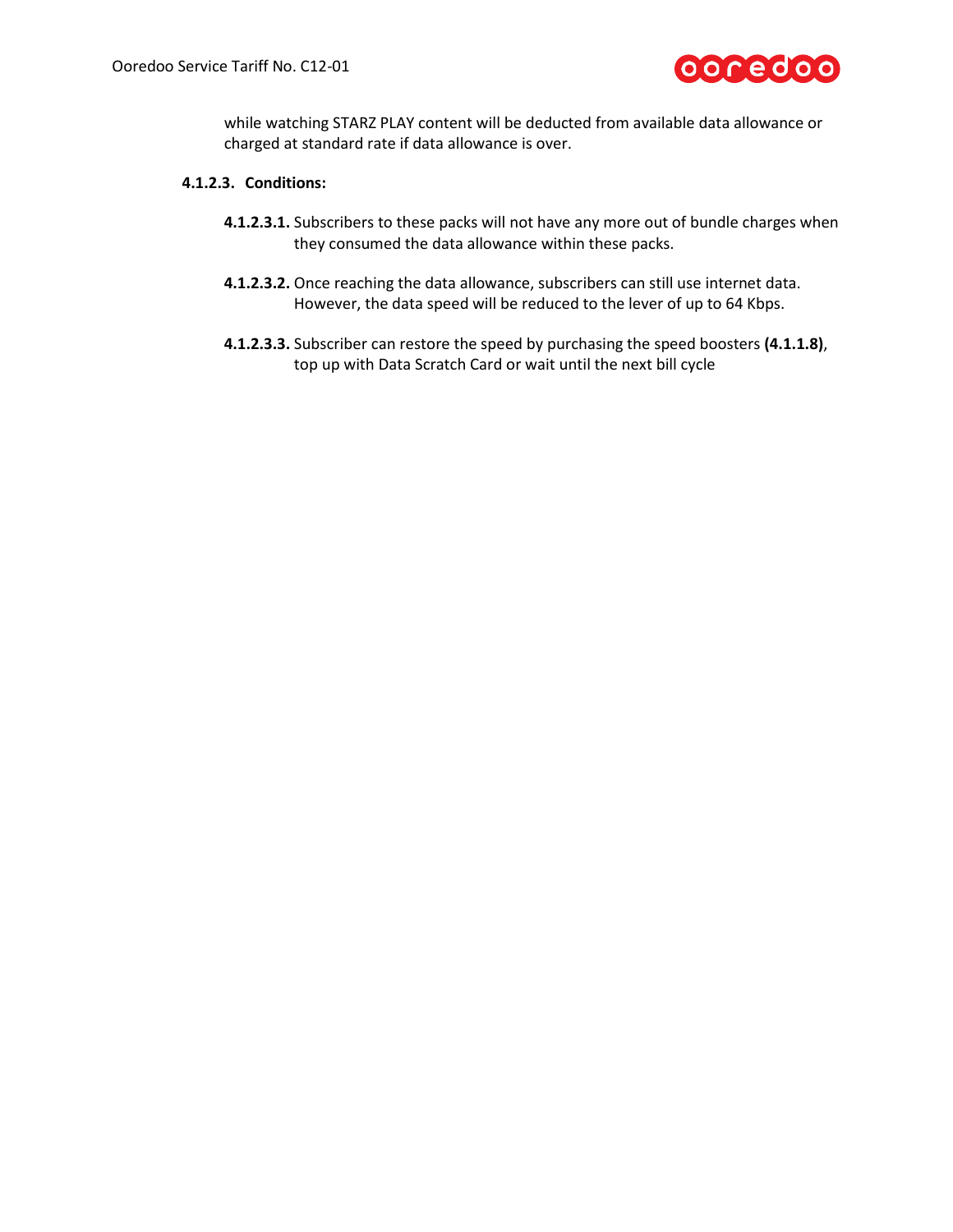## **4.1.3. New Mobile Broadband 5G plans**

**4.1.3.1. Description:** The New Mobile Broadband 5G plans will have unique feature where customers will not be charged for out of bundle charges when subscribing to these packs. In addition, the plans are 5G enabled (depends on the device the customer's using).

|                               |                                                | Data SIM                                                                                                                       | Data SIM                | Data SIM                                                                                                                                                       | Data SIM                | Data SIM   |  |
|-------------------------------|------------------------------------------------|--------------------------------------------------------------------------------------------------------------------------------|-------------------------|----------------------------------------------------------------------------------------------------------------------------------------------------------------|-------------------------|------------|--|
|                               |                                                | S                                                                                                                              | M                       | L                                                                                                                                                              | X <sub>L</sub>          | <b>MAX</b> |  |
| <b>Monthly Rental</b><br>(QR) |                                                | 110                                                                                                                            | 180                     | 300                                                                                                                                                            | 385                     | 550        |  |
|                               |                                                | Endless                                                                                                                        | Endless                 | Endless                                                                                                                                                        | Endless                 | Endless    |  |
| Local<br>Data                 | <b>Full Speed</b><br>Allowance                 | $10$ GB                                                                                                                        | $25$ GB                 | 100 GB                                                                                                                                                         | 200 GB                  | 500 GB     |  |
| Allowa<br>nce                 | Unlimited<br>Data at<br>Lower Speed<br>(up to) | 64kbps                                                                                                                         | 128kbps                 | 1Mbps                                                                                                                                                          | 1Mbps                   | 20Mbps     |  |
| Non-Telecom                   |                                                |                                                                                                                                |                         | <b>Urban Point</b>                                                                                                                                             |                         |            |  |
| <b>Benefits</b>               |                                                |                                                                                                                                | Choose 1                |                                                                                                                                                                | Choose 2                |            |  |
|                               |                                                |                                                                                                                                | Monthly Subscribtion to |                                                                                                                                                                | Monthly Subscribtion to |            |  |
|                               |                                                | <b>StarzPlay or ErosNow</b><br>or OSN Steamming<br>App or Shahid VIP or<br>Netflix (T&Cs for<br>Netflix benefit are in<br>4.6) |                         | Urban Point;<br>StarzPlay or BeIN Connect or OSN<br>Streaming App <sup>1</sup> or Shahid VIP or<br>Erosnow or Netflix (T&Cs for Netflix<br>benefit are in 4.6) |                         |            |  |
|                               |                                                |                                                                                                                                |                         |                                                                                                                                                                |                         |            |  |
|                               |                                                |                                                                                                                                | Add-ons                 |                                                                                                                                                                |                         |            |  |
| $-$ QR 50                     | Local Data Pack 50                             | $4$ GB                                                                                                                         | 15 GB                   | $50$ GB                                                                                                                                                        | 100 GB                  | 250 GB     |  |

#### **4.1.3.3. Conditions:**

 $\overline{\phantom{a}}$ 

**4.1.3.3.1.** All Data SIM Packs will have 5G feature enabled

<sup>1</sup> Customer will go through the OSN Streaming OTT app to gain access to Disney+, HBO and other content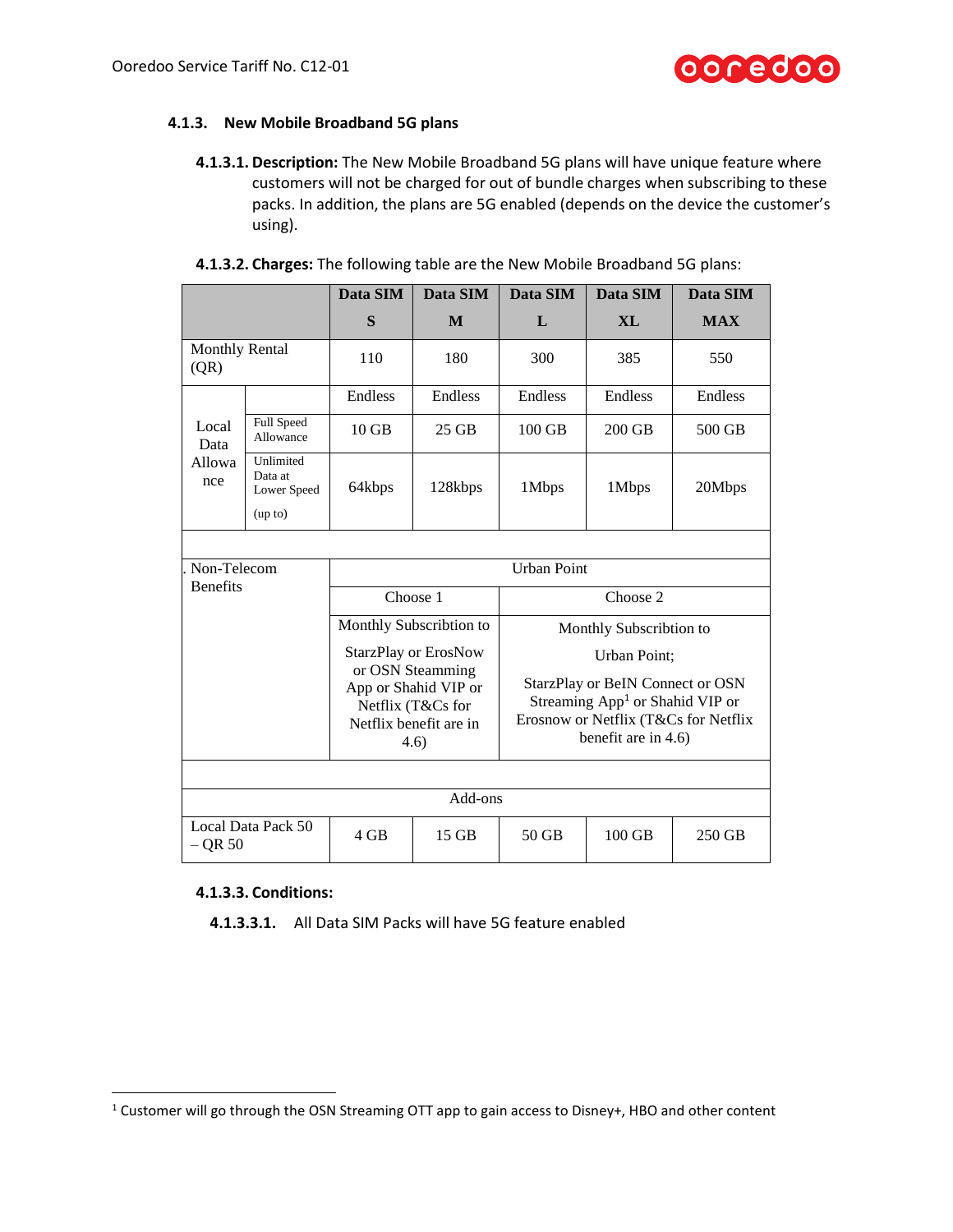

- **4.1.3.3.2. Data SIM – S:** After reaching 10GB in a given bill cycle, the maximum data transfer speed will be reduced to 64Kbps.
- **4.1.3.3.3. Data SIM – M:** After reaching 25GB in a given bill cycle, the maximum data transfer speed will be reduced to 128Kbps.
- **4.1.3.3.4. 5G Data Pack – L:** After consuming 100 GB in a given bill cycle, the maximum data transfer speed will be reduced to 1Mbps.
- **4.1.3.3.5. 5G Data Pack – XL:** After consuming 200 GB in a given bill cycle, the maximum data transfer speed will be reduced to 2 Mbps.
- **4.1.3.3.6. 5G Data Pack – MAX:** After consuming 500 GB in a given bill cycle, the maximum data transfer speed will be reduced to 20 Mbps.
- **4.1.3.3.7.** Customer can restore local data to full speed by subscribing to Local Data 50 add-on or top up with Data Recharge Cards.
- **4.1.3.3.8.** Pack and Add-on allowances cannot be carried over to the next monthly bill cycle.
- **4.1.3.3.9.** Ooredoo have the right to change or remove any of the benefit content without giving customers 30 days notice.

# **4.1.4. eShop Offer**

**4.1.4.1.** Customers who subscribe (including those who migrate from Hala) to Data SIM plans (listed above) via eShop will get 30% discount on their rental for three (3) months.

|  | 4.1.4.2. Charging: |
|--|--------------------|
|--|--------------------|

|             | Data SIM - S | Data SIM - M | Data SIM - L | Data SIM - MAX |
|-------------|--------------|--------------|--------------|----------------|
| Standard    |              |              |              |                |
| Monthly     | 110          | 180          | 300          | 550            |
| Rental (QR) |              |              |              |                |
| Discounted  |              |              |              |                |
| Monthly     | 77           | 126          | 210          | 385            |
| Rental (QR) |              |              |              |                |

**4.1.4.3. Conditions:** The minimum service period of three (3) months applies.

#### **4.2 Short Message Service (SMS)**

- **4.2.1 Description:** A service feature that allows the subscriber to send a text message to another handset (also referred to as text messaging)
- **4.2.2 Charging:** Normal national SMS charges as contained in Ooredoo Service Tariff C10-01, Postpaid Mobile Services will apply to any SMS messages sent using the subscriber's dataonly SIM card.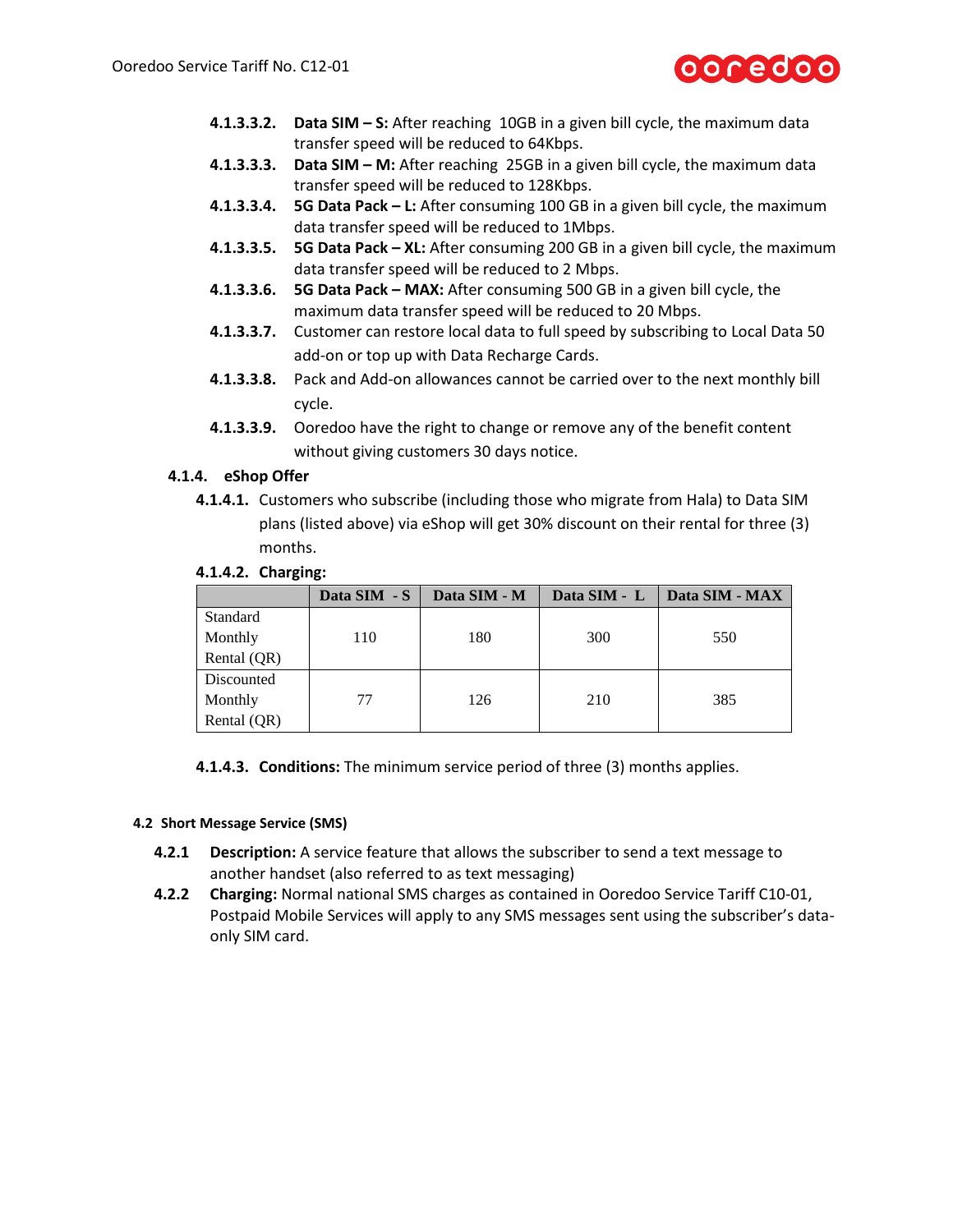

## **4.3 International data roaming**

**4.3.1 Description:** International mobile internet allows Users to enjoy access to mobile internet services while roaming.

### **4.3.2 Conditions:**

- **4.3.2.1 International Roaming:** The Mobile Broadband Service is available outside of Qatar only in locations where Ooredoo has a roaming agreement in place. Usage outside of Qatar will be subject to roaming charges for all incoming and outgoing downloads, uploads and messages at the applicable roaming rate for the country in which the Service was provided as listed in Ooredoo Service Tariff C10-01, Postpaid Mobile Services, and via the Ooredoo website.
- **4.3.2.2** Roaming is offered by Ooredoo's international roaming partners. Ooredoo is not responsible for quality of service or coverage made available to Users while Roaming.
- **4.3.2.3** Roaming coverage may change without notice. Ooredoo is not responsible for those networks and services that are not available while roaming and does not make any representations regarding the quality of service while roaming.
- **4.3.2.4** Customers have the option to bar the roaming element of the service, instructions for which can be obtained by visiting any Ooredoo retail outlet, calling the Ooredoo Customer Service Centre or via the Ooredoo website.

### **4.3.3 Charging:**

- **4.3.3.1** Use of the Service while roaming outside Qatar is charged at the GPRS roaming rates contained in Ooredoo Service Tariff C10-01, Postpaid Mobile Services.
- **4.3.3.2** Roaming data usage will not be deducted from any allowance or bundle that a Subscriber may have active on their service. All Roaming data usage is charged at the applicable rate indicated on Ooredoo Service Tariff C10-01 Postpaid Mobile Services.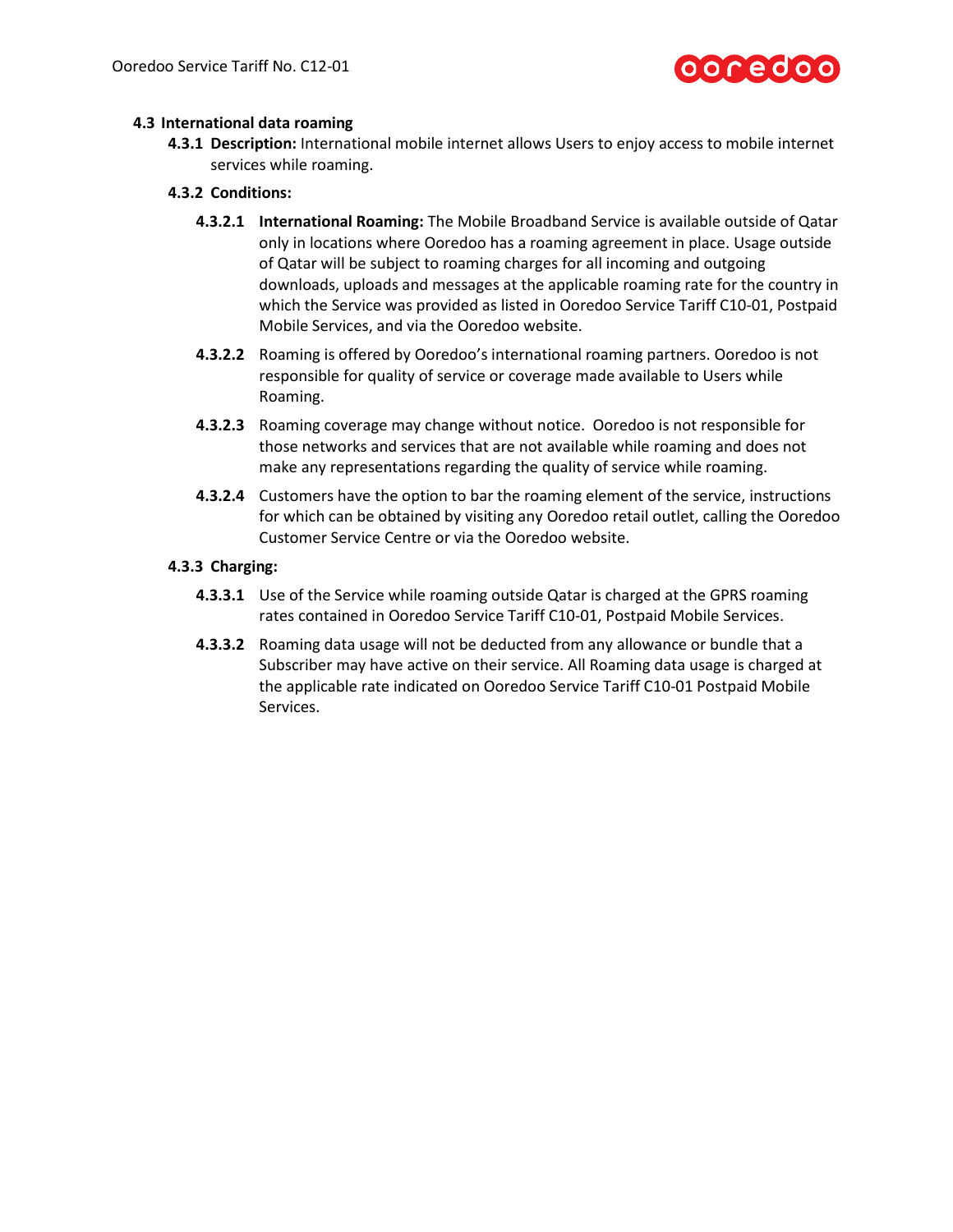

## **4.4 Shahry Saver Key**

**4.4.1 Description:** Customers can subscribe for QAR 10 per month extra on their monthly rental and be eligible for the 'Shahry Saver Key'. This key will allow the subscribers to make outgoing local calls, international and roaming calls.

## **4.4.2 Charges:**

- **4.4.2.1** The local calls will be charged at the standard rate per minute. (listed in Ooredoo Service Tariff C10-01)
- **4.4.2.2** The international calls will be charged at the standard rate per minute depending on the destination (listed in Ooredoo Service Tariff C10-01) with the exception to the following 15 countries:

| <b>International Destination</b>              | Rate (QAR/minute) |
|-----------------------------------------------|-------------------|
| India                                         | 0.15              |
| Bangladesh                                    | 0.25              |
| Indonesia                                     | 0.30              |
| Egypt                                         | 0.45              |
| Nepal (Nepal Telecom)                         | 0.25              |
| Philippines, KSA, UAE, Pakistan, Nepal (other |                   |
| networks), Syria, Sudan, Turkey, Thailand and | 0.55              |
| Sri Lanka                                     |                   |

- **4.4.2.3** The roaming calls will be charged at the standard rate per minute depending on the country and the network the subscriber is in (listed Ooredoo Service Tariff C10-01).
- **4.4.3 Conditions:** Customers will need to text SSK to the short code 114 to enable the service. The customer can opt-out from the service by texting "STOP SSK" to the short code 114.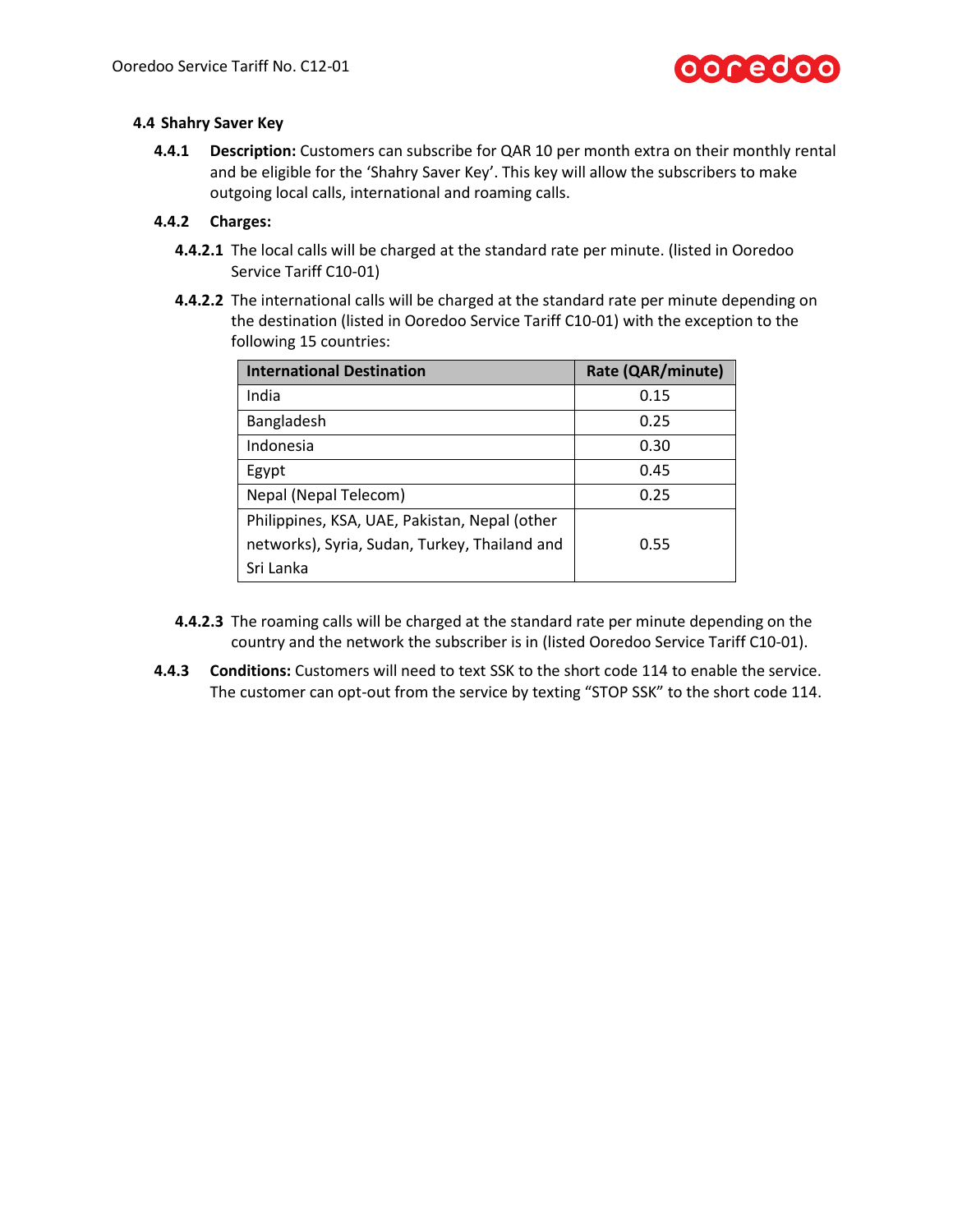# **OOCEOOO**

# **4.5 Termporary solution for Fiber Customer**

- **4.5.1 Description:** Ooredoo will provide a Mobile Broadband with Unlimited pack as temporary solution for customers who applied to fiber or copper services. The customer can signed for this pack until the fiber or copper services are provided.
- **4.5.2 Charging:** Ooredoo will be renting a MyFi device to the customer for free until the fiber or copper services are provided. The rental fee for the unlimited pack will be QAR 200.
- **4.5.3 Conditions:**
	- **4.5.3.1** Once the fiber services are installed, the Mobile Broadband will be deactivated.
	- **4.5.3.2** The customer has to return the Myfi device to any Ooredoo shop within 14 days. If the customer did not return the device to any Ooredoo Shop within 14 days, the customer will be charged for a full price of the device.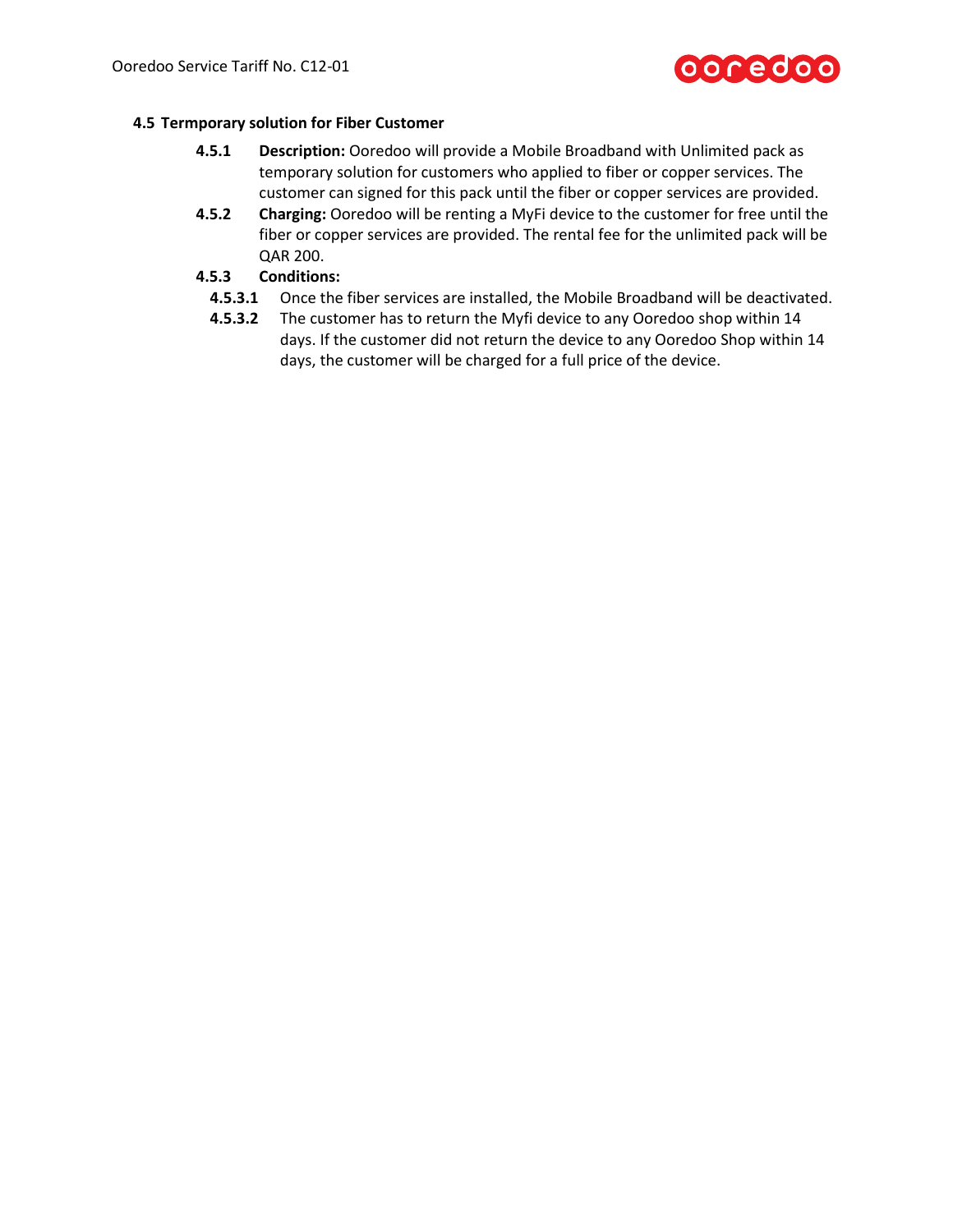

# **4.6 Netflix Offer**

**4.6.1 Description:** New and existing Ooredoo mobile customers currently subscribed to selected New Mobile Broadband 5G plans (listed in 4.1.3) are entitled to one-time redeption up to six (6) months Netflix subscription

# **4.6.2 Conditions:**

- **4.6.2.1** New and existing 5G Data SIM ( M, L, MAX) plans are entitled to one-time redeption up to 31 July 2022 - of six (6) months Netflix subscription.
- While customers who subscribe or upgrade to or 5G Data SIM (S) between 9 June 2022 and 31 July 2022 can redeem a 6 (six)-month Netflix gift subscription compliments of Ooredoo, customers who purchased this plan before the promotion are not eligible for this benefit, but can become eligible for the 6-month benefit by upgrading to a higher plan (listed above).
- **4.6.2.2** Customers are entitled to redeem one Netflix offer under each Ooredoo service. Customers who have previously redeemed the offer will not be able to redeem it again.
- **4.6.2.3** The Netflix subscription consist of Netflix (Standard HD) service which is currently sold by Netflix at \$9.99 per month. Changing the Netflix subscription plan to Basic or Premium will affect the offer period (i.e. Ooredoo will terminate the offer).
- **4.6.2.4** The Netflix subscription can be used for a new Netflix subscription or for customers' existing Netflix subscription. For existing Netflix subscribers, the value of offer) or (\$59.94 , for the 6 months offer) will be credited to existing plan.
- **4.6.2.5** All eligible customers will be informed of the Netflix subscription to Netflix (Standard HD) service via a SMS message.
- **4.6.2.6** Eligible customers will need to opt-in to receive the Netflix subscription to Netflix (Standard HD) services will not be able to use their following normal non-telecom benefits (4.14.2) until the expiry of the Netflix gift subscription: (StarzPlay, ErosNow, BeIN Connect, OSN streaming, Shahid.net)
- **4.6.2.7** After the expiry of the Netflix subscription (Standard HD) service, if the subscription is not canceled, customers will automatically be monthly charged for further Netflix subscription. Subscription charges will be added to your Ooredoo bill for all new Netflix subscribers. Existing Netflix subscribers (i.e. customers that where already subscribed to Netflix before taking our offer) will be charged as per their existing payment method. Customers may stop their Netflix subscription at any time.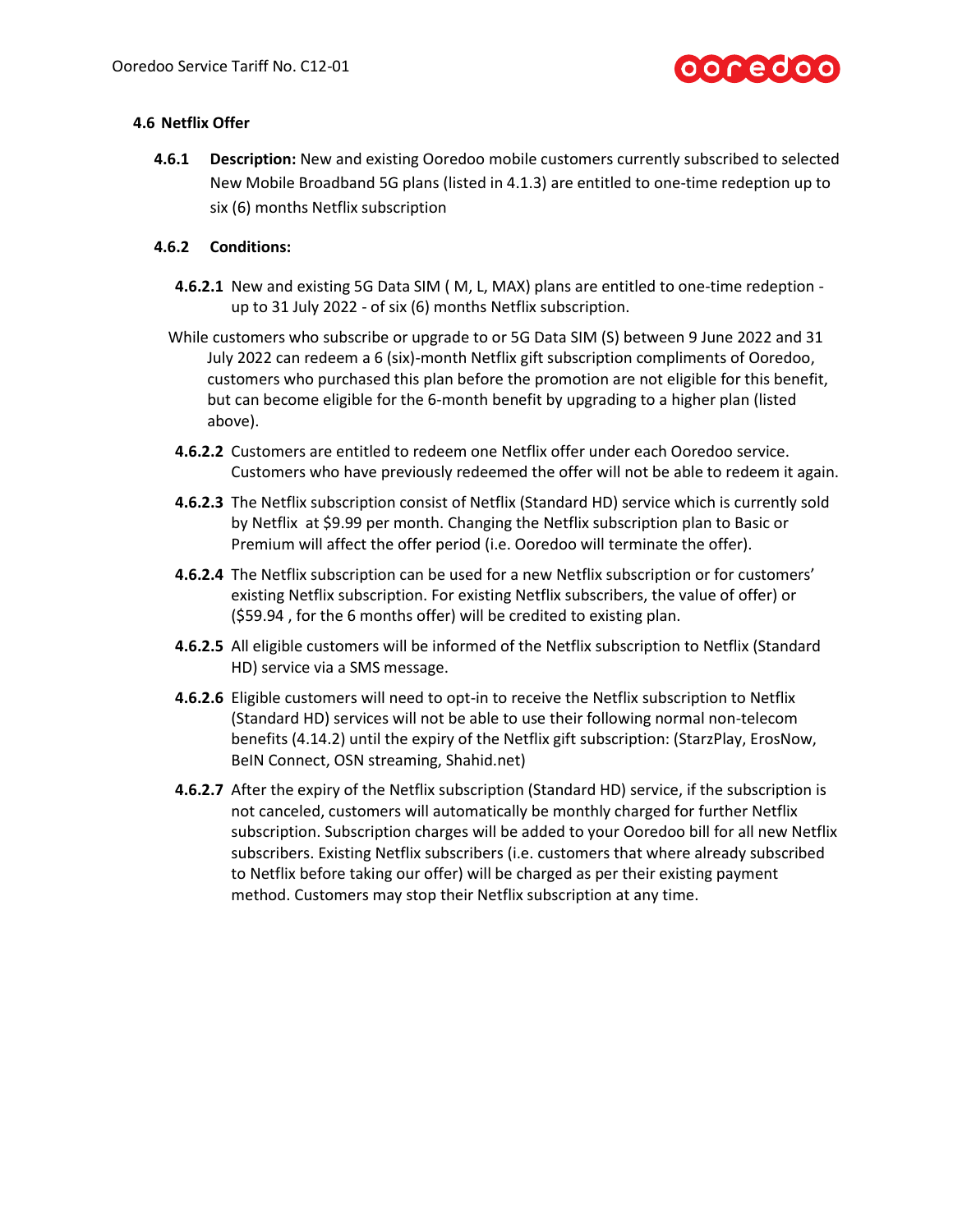

### **4.7 Mobile Gaming Add-on**

**4.7.1 Description:** customer who subscribes to any of the Data SIM 5G plans (4.1.3) via Ooredoo App will get additional data allowances. Once the add-ons is activated, subscribers will be entitled to redeem Gaming Coins offer throught UPAR platform.

# **4.7.2 Charging:**

**4.7.2.1** Gaming Add-ons allowances are as follows:

|                              | Lite | Pro   |
|------------------------------|------|-------|
| <b>Rental (QAR)</b>          | 50   | 150   |
| Data Allowance (GB)          | 30   | 100   |
| <b>Gaming Credits (UP\$)</b> | 7,00 | 18,00 |

## **4.7.3 Conditions:**

- **4.7.3.1** Gaming Add-on will be on auto-renewal and linked to the customer bill cycle.
- **4.7.3.2** The Gaming Coins balance is valid until the end of the billing cycle and will be renewed for each new billing cycle as long as the gaming Add-on is active. Unused Gaming Coins or data allowance for this Add-on will not be carried over to the next billing cycle.
- **4.7.3.3** Customers can deactivate the Add-on at any point in time though Ooredoo App/ Ooredoo website and will remain active until the end of the vill cycle.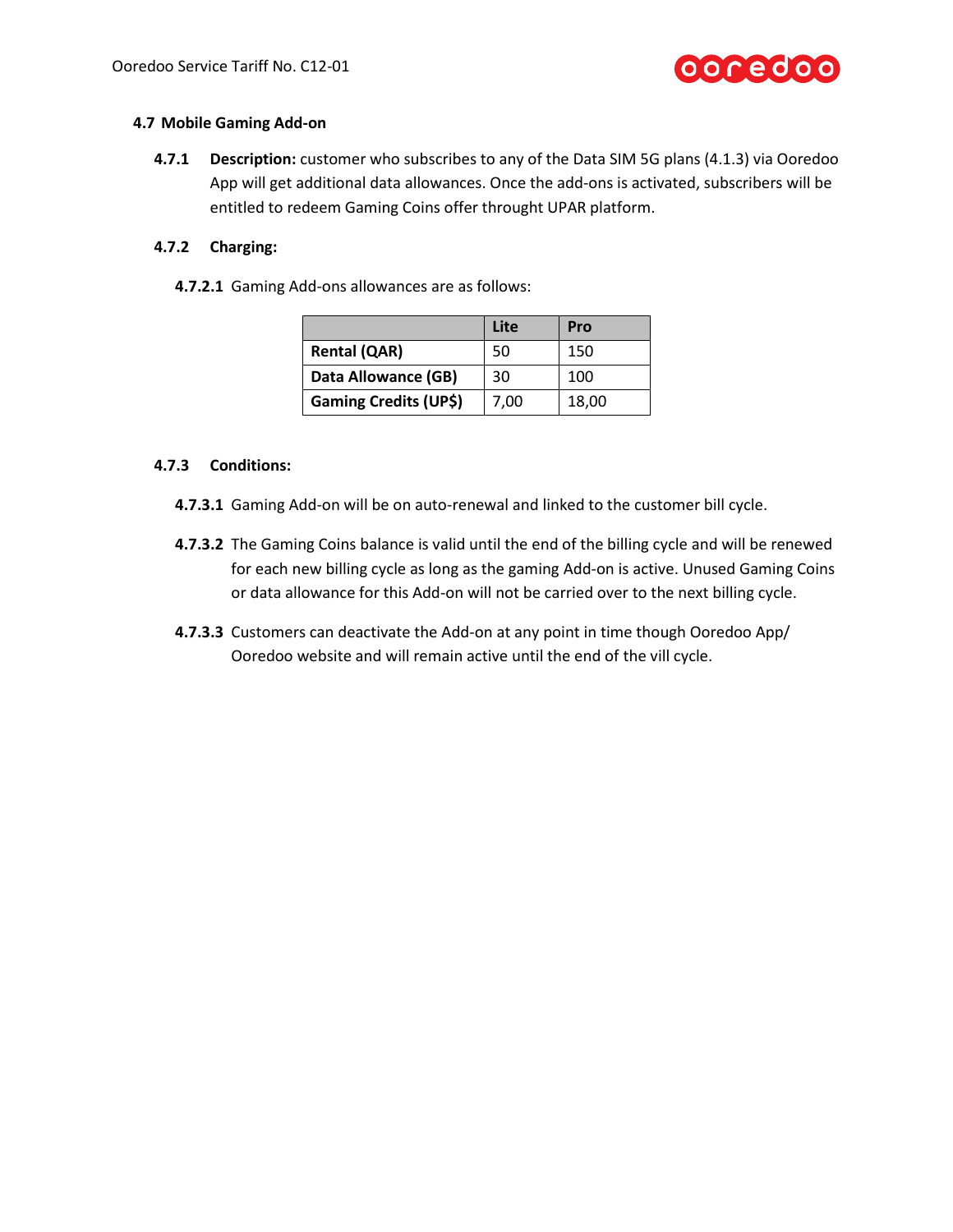

#### **5 Service Provider Obligations**

- **5.2 Commencement of Service:** The subscriber will be provided with a Data Only SIM card. When the Data Only SIM card is placed in the subscriber's Data Device, the Data Device will be registered into Ooredoo's mobile network and the subscriber will have access to the service. The service shall commence from the date of activation of service.
- **5.3** Ooredoo will fully reimburse the subscriber for the Postpaid Mobile Broadband service if the subscriber is consistently unable to receive service during the minimum service period in locations that Ooredoo has advertised as being covered with the exception of the service availability and limits described in section [3.4.](#page-3-0)
- **5.4** Ooredoo shall exercise all reasonable efforts to provide access that is continuous, except in cases in which the provision of service is affected as set forth in other applicable sections of this tariff and/orthe GT&C.

#### **5.5 Service Availability and Limits:**

- **5.5.1** Certain factors, such as network changes, traffic volume, transmission limits, service outages, technical limitations, signal strength, customer device, terrain, structures, weather, or other conditions that may arise from time to time, may interfere with actual service quality and availability.
- **5.5.2** Connection may be interrupted, dropped, refused or limited. Ooredoo will not be liable for any service limits due to these conditions that may arise from time to time, subject to our statutory, licence and other obligations.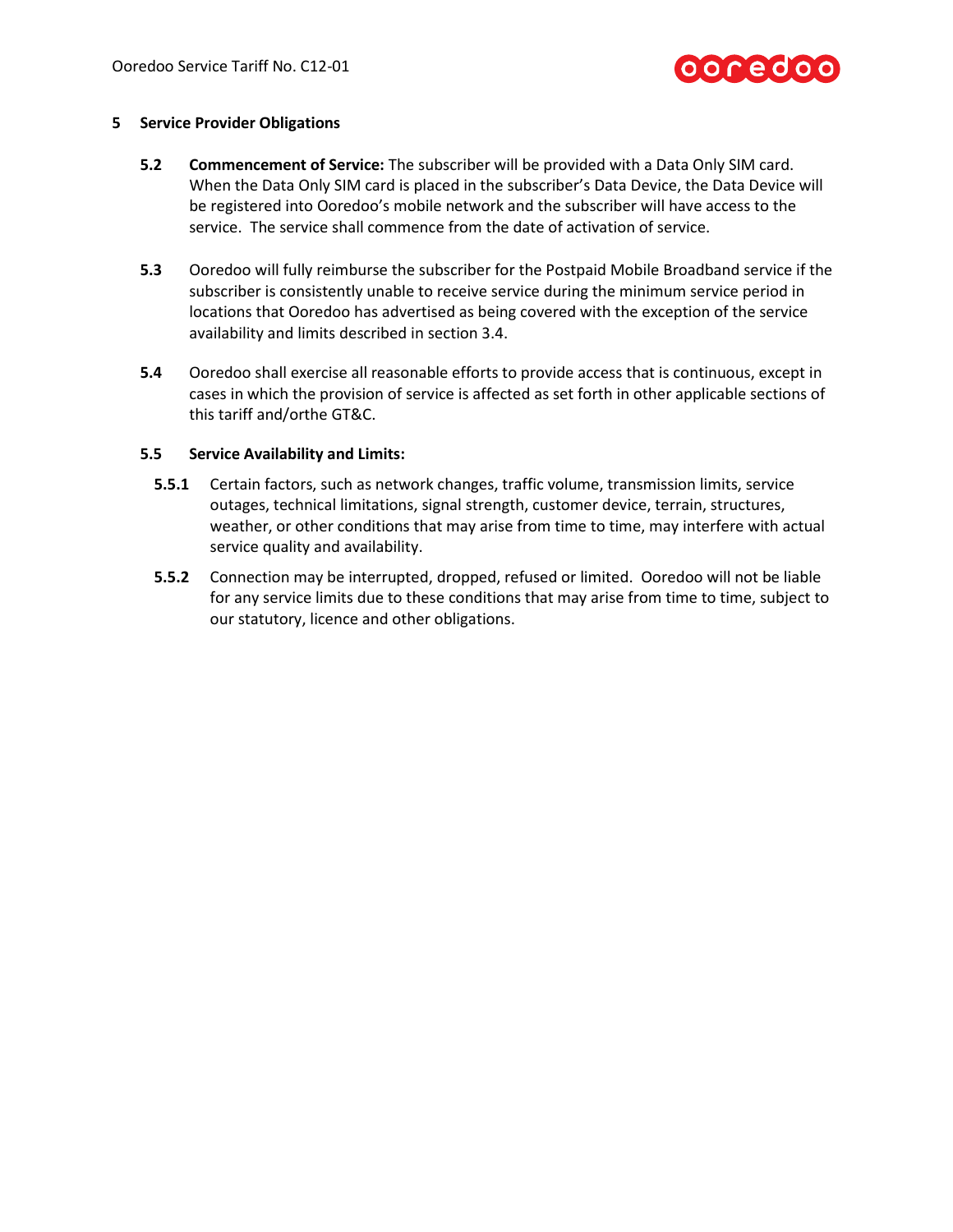

### **6 Subscriber Obligations**

- **6.2 Equipment**: The Subscriber may acquire equipment from a third-party, provided that all equipment used to connect to Ooredoo's network complies with the technical standards and specifications described in Ooredoo's GT&C.
- **6.3 Data-only SIM Card:** It is the subscriber's responsibility to keep safe the SIM card that is provided to them. SIM Cards are easily damaged and should be handled with care. The subscriber must promptly notify Ooredoo if the SIM Card is damaged. In the event of loss or theft of the subscriber's SIM Card, the subscriber must notify Ooredoo within forty-eight (48) hours of becoming aware of such loss or theft. The subscriber may be charged in the event of loss or theft of the SIM Card.
- **6.4** The subscriber shall comply with any reasonable request by Ooredoo concerning the configuration of the subscriber's data device, data-only SIM Card and/or the use of the service.
- **6.5** Ooredoo may require the subscriber to submit information reasonably related to their service, data device or data-only SIM card.
- **6.6** The customer must notify Ooredoo of such change within 14 days in the case of change of customer billing address.
- **6.7** The subscriber undertakes to use the service personally and for the subscriber's own private interest, and shall not transfer the service or assign it to a third party without obtaining Ooredoo's prior written consent.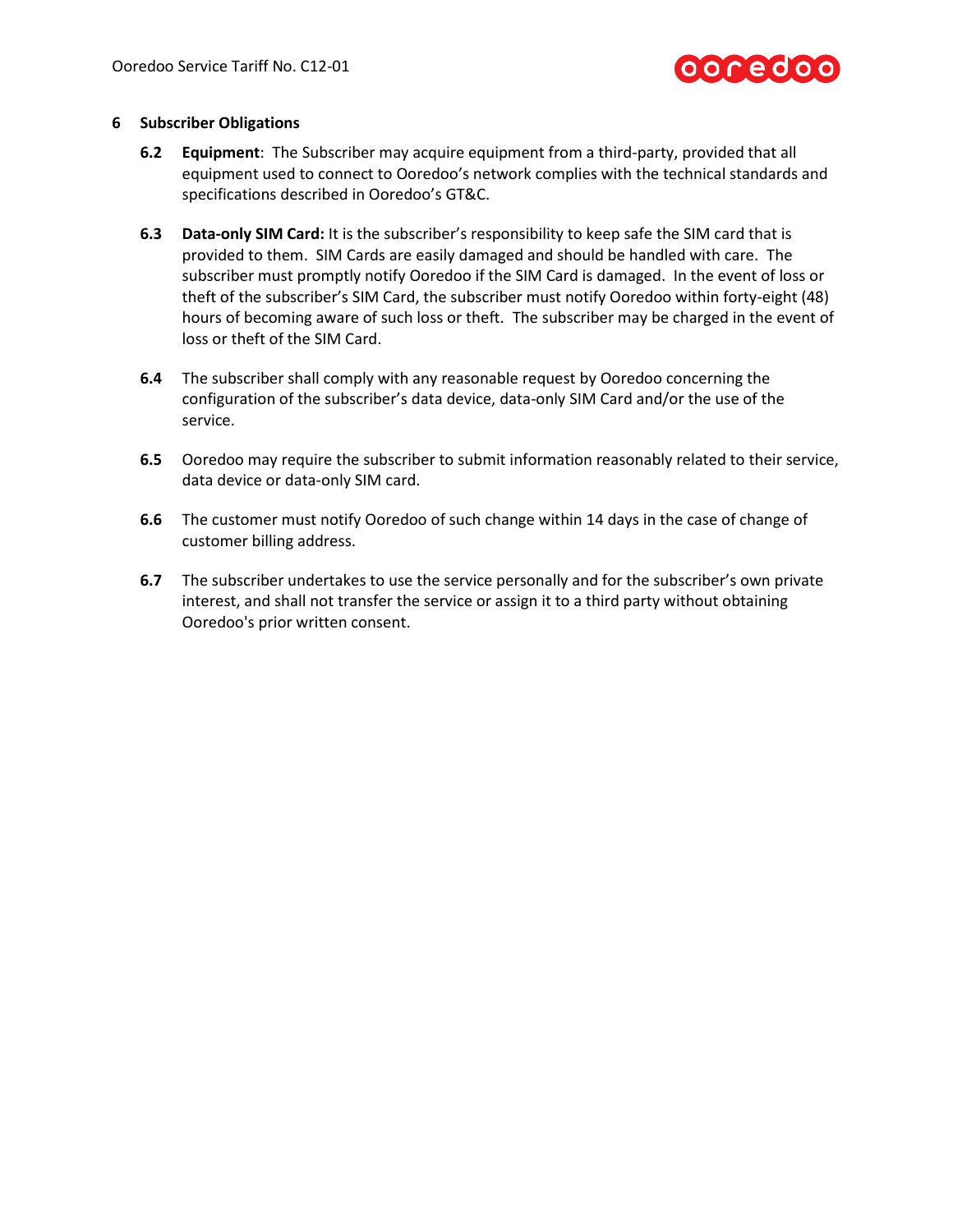# ooredoo

## **7 Mobile Number Portability**

#### **7.2 Porting of mobile number away from Ooredoo**

- **7.2.1 Subscriber may port mobile number:** The Subscriber may port a mobile number allocated to the Subscriber by Ooredoo to the OLO by requesting the port of that mobile number from the OLO. Not all mobile numbers will be technically capable of being ported.
- **7.2.2 Charges payable as at date of port:** The Subscriber cannot port a mobile number to the OLO until all invoiced charges that are outstanding at the time the Subscriber requests the port are fully paid. If charges are outstanding at the time the Subscriber requests a port, Ooredoo will inform the Subscriber of the amount payable and the timeframe in which that payment must be made to avoid the cancellation of the Subscriber's port request.
- **7.2.3 Charges that are owed but which have not been invoiced also payable:** The Subscriber must pay all charges that have been incurred by the Subscriber but which have not been invoiced by Ooredoo as at the date of the port, including any early contract termination fees. Ooredoo will issue the Subscriber with a final invoice in respect of those charges. If the final invoice is not paid:
- **7.2.3.1** within 30 days of the invoice date, Ooredoo may direct the OLO to bar the ability of Users to make outgoing calls (except for calls to emergency service organisation numbers and operator service numbers), send SMS/MMS, access data services and any other outgoing services using the ported mobile number;
- **7.2.3.2** within 45 days of the invoice date, Ooredoo may direct the OLO to suspend the ability of Users to receive public telecommunications services using the ported mobile number; and
- **7.2.3.3** within 60 days of the invoice date, Ooredoo may direct the OLO to terminate the supply of the public telecommunications services in respect of the ported mobile number. The Subscriber may lose the right to use the ported mobile number if the invoiced charges are not paid within a certain period after the date of termination.
- **7.2.4 Termination:** This agreement will automatically terminate on the earlier of:
	- **7.2.4.1** the date on which all invoiced charges under this agreement (including charges invoiced after the date of porting) are received by Ooredoo; and
	- **7.2.4.2** the date that the supply of public mobile telecommunications services to the Subscriber is terminated by the OLO due to non-payment of Ooredoo's outstanding invoices, if applicable.

# **7.3 Porting of mobile numbers to Ooredoo:**

**7.3.1** A Subscriber that ports a mobile number from the OLO to Ooredoo must pay all charges that are owed to the OLO in respect of that ported mobile number, notwithstanding the fact that the Subscriber has ceased to acquire public mobile telecommunications services from the OLO.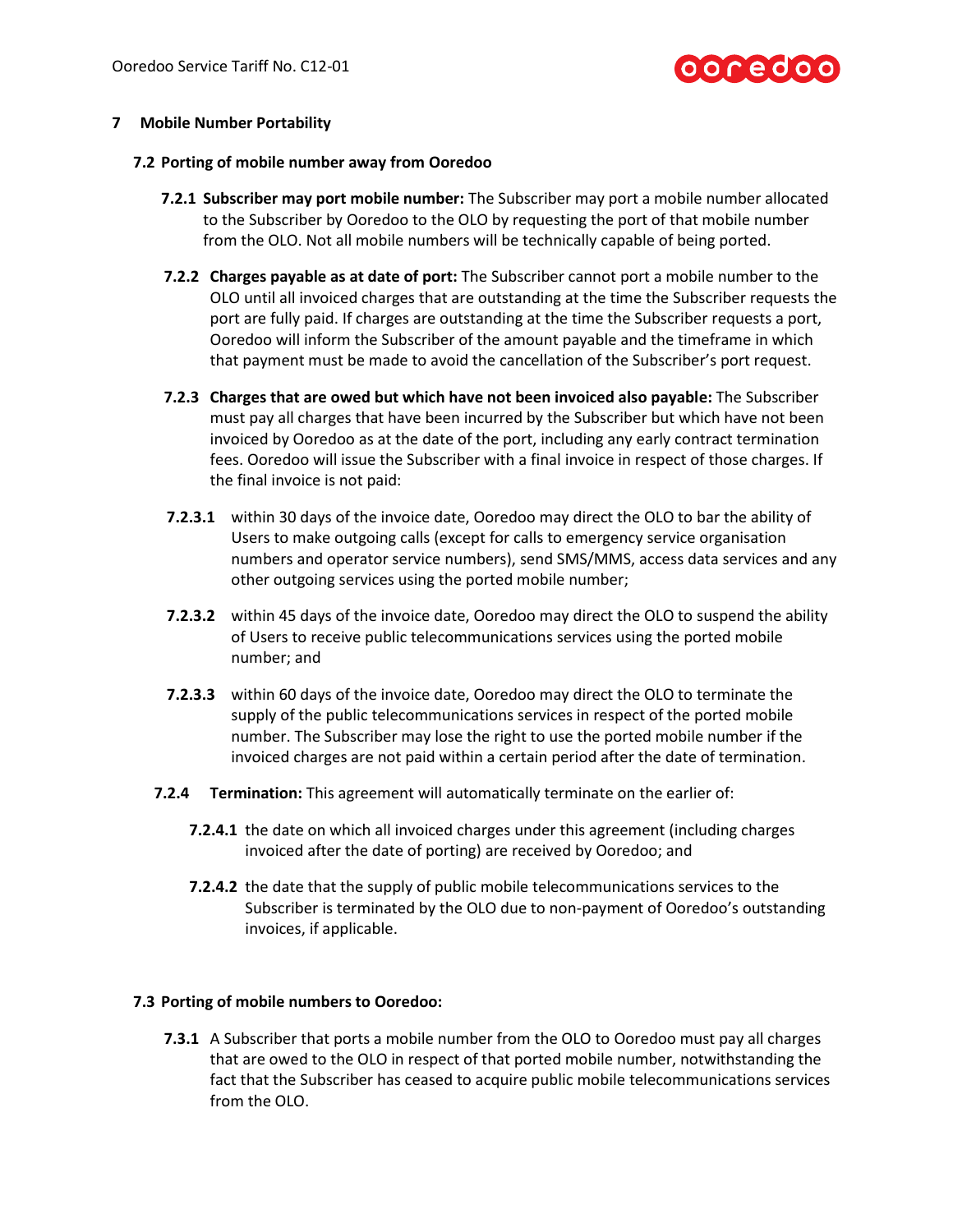

- **7.3.2** If the Subscriber does not pay all outstanding charges to the OLO in respect of that ported mobile number:
- **7.3.2.1** within 30 days of the invoice date, Ooredoo will, upon request of the OLO, bar the ability of Users to make outgoing calls (except for calls to emergency service organisation numbers and operator service numbers), send SMS/MMS, access data services and any other outgoing services using the ported mobile number;
- **7.3.2.2** within 45 days of the invoice date, Ooredoo will, upon request of the OLO, suspend the ability of Users to receive public telecommunications services using the ported mobile number; and
- **7.3.2.3** within 60 days of the invoice date, Ooredoo will, upon request of the OLO, terminate the supply of the public telecommunications services in respect of the ported mobile number. The Subscriber may lose the right to use the ported mobile number if the invoiced charges are not paid within a certain period after the date of termination.
- **7.3.3** If the Subscriber requests the porting of a mobile number to Ooredoo and it is subsequently discovered that the port has been made in error, is fraudulent or the Subscriber does not otherwise have the right to port that mobile number to Ooredoo, Ooredoo may take such measures as are necessary to address this issue, including returning the ported number to the original range holder.

### **\*\*\*END OF TARIFF\*\*\***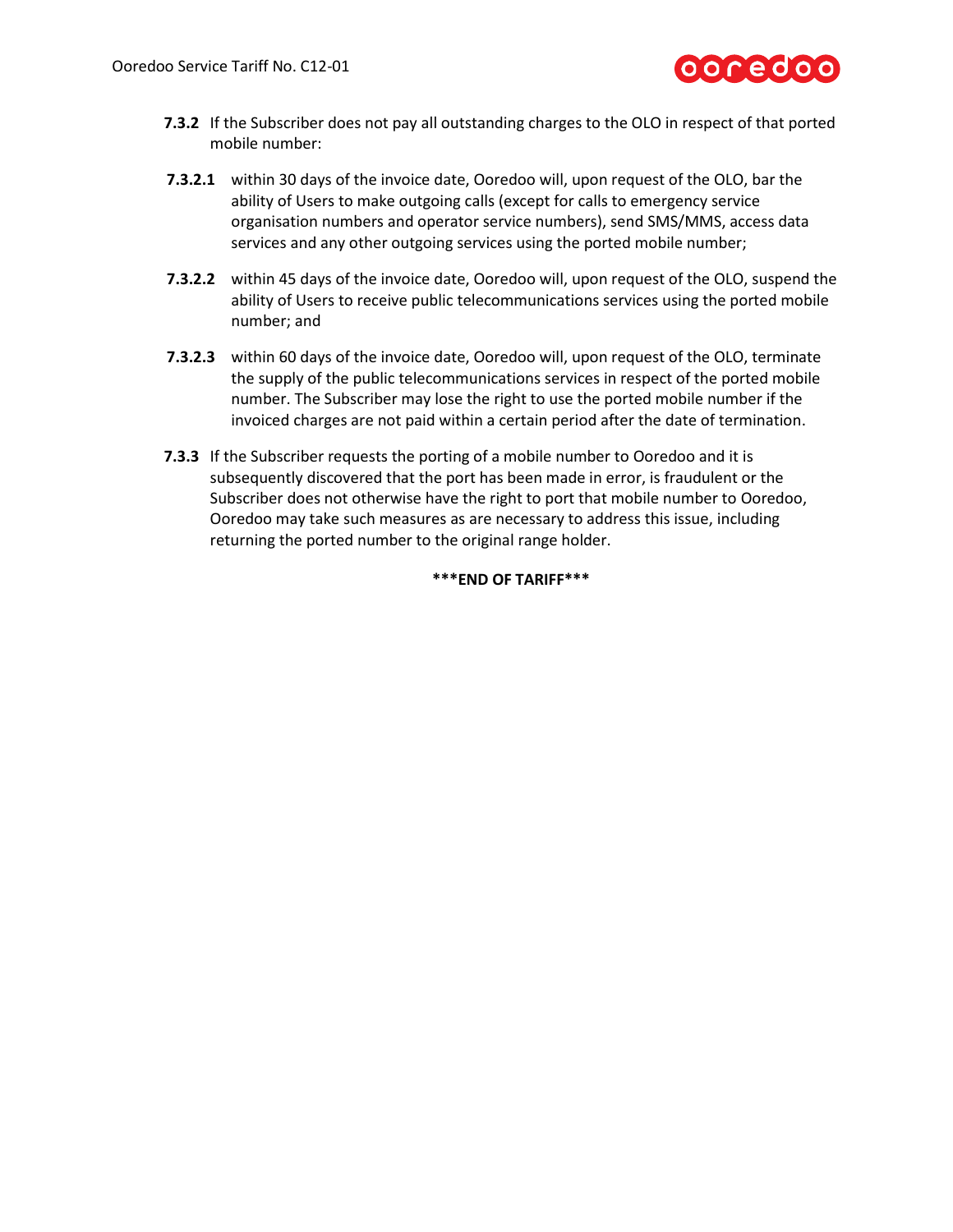

# **Tariff Version Control**

| <b>Tariff Version</b><br><b>Number</b> | <b>Approval Date</b> | <b>Effective Date</b> | <b>Tariff Modifications</b>                                               |
|----------------------------------------|----------------------|-----------------------|---------------------------------------------------------------------------|
| 03                                     |                      | 1 November 2010       | Permanent changes to Postpaid Mobile<br><b>Broadband</b>                  |
| 04                                     |                      | 8 January 2013        | New Mobile Data Plans Permanent Change                                    |
| 05                                     |                      | 25 February 2013      | Permanent Tariff Change, Mobile Number<br>Portability                     |
| 06                                     |                      | 14 April 2013         | Permanent Tariff Change, unifying C/B                                     |
| 07                                     |                      | 2 February 2014       | Permanent Tariff Change, 4G key for FREE                                  |
| 08                                     |                      | 16 April 2014         | Permanent Tariff Change, Data Scratch Card                                |
| 09                                     |                      | 17 July 2014          | Permanent Tariff Change, Data Services                                    |
| 10                                     |                      | 22 September 2014     | Permanent Tariff Change, Fair Usage Policy                                |
| 11                                     |                      | 19 May 2015           | Permanent Tariff Change, Temporary solution                               |
| 12                                     |                      | 16 June 2015          | Permanent Tariff Change, Monthly Packs                                    |
| 13                                     |                      | 13 July 2015          | Permanent Tariff Change, Temporary solution                               |
| 14                                     |                      | 23 September 2015     | Permanent Tariff Change, Mobile Broadband<br>Packs                        |
| 15                                     |                      | 28 July 2016          | Permanent Tariff Change, Mobile Internet Packs                            |
| 16                                     |                      | 2 August 2016         | Permanent Tariff Change, Data Services                                    |
| 17                                     |                      | 18 November 2016      | Permanent Tariff Change, Unlimited Data Pack<br>and Fair Usage Policy     |
| 18                                     | 5 January 2017       | 5 January 2017        | Permanent Tariff Change, Unlimited Data Pack<br>update                    |
| 19                                     | 17 July 2017         | 17 July 2017          | Permanent Tariff Change, Standard Validity of<br>Selected Data Recharges. |
| 20                                     | 21 November 2017     | 21 November 2017      | Permanent Tariff Change, Data Recharge.                                   |
| 21                                     | 5 April 2018         | 5 April 2018          | Permanent Tariff Change, Mobile Data<br>Adjustment                        |
| 22                                     | 17 April 2018        | 17 April 2018         | Mobile data Scratch Card bonus removal<br>and allowance validity change   |
| 23                                     | 16 August 2018       | 16 August 2018        | Permanent Tariff Change, Shahry Saver Key                                 |
| 24                                     | 22 November 2018     | 22 November 2018      | Permanent Tariff Change, Mobile<br><b>Broadband Revamp</b>                |
| 25                                     | 27 December 2018     | 27 December 2018      | Permanent Tariff Change, SIM Replacement<br>Fee Change                    |
| 26                                     | 13 February 2019     | 11 February 2019      | Permanent Tariff Change, MBB Portfolio<br>update                          |
| 27                                     | 18 February 2020     | 18 February 2020      | Speed Boosters FUP update (4.1.1.8)                                       |
| 28                                     | 10 March 2020        | 10 March 2020         | New Mobile Broadbnad 5G portfolio (4.1.4.)                                |
| 29                                     | 9 September 2020     | 9 September 2020      | Netflix as Permanent Product (4.7)                                        |
| 30                                     | 6 October 2020       | 6 October 2020        | OSN Streaming App (4.1.4.)                                                |
| 31                                     | 31 December 2020     | 31 December 2020      | Shahid VIP (4.1.4.2)                                                      |
| 32                                     | 1 February 2021      | 1 February 2021       | Postpaid Price Revisions (4.1.3, 4.2)                                     |
| 33                                     | 11 March 2021        | 11 March 2021         | OSN extension to lower tier (4.1.3)                                       |
| 34                                     | 23 September 2021    | 23 September 2021     | eShop offer (4.1.4)                                                       |